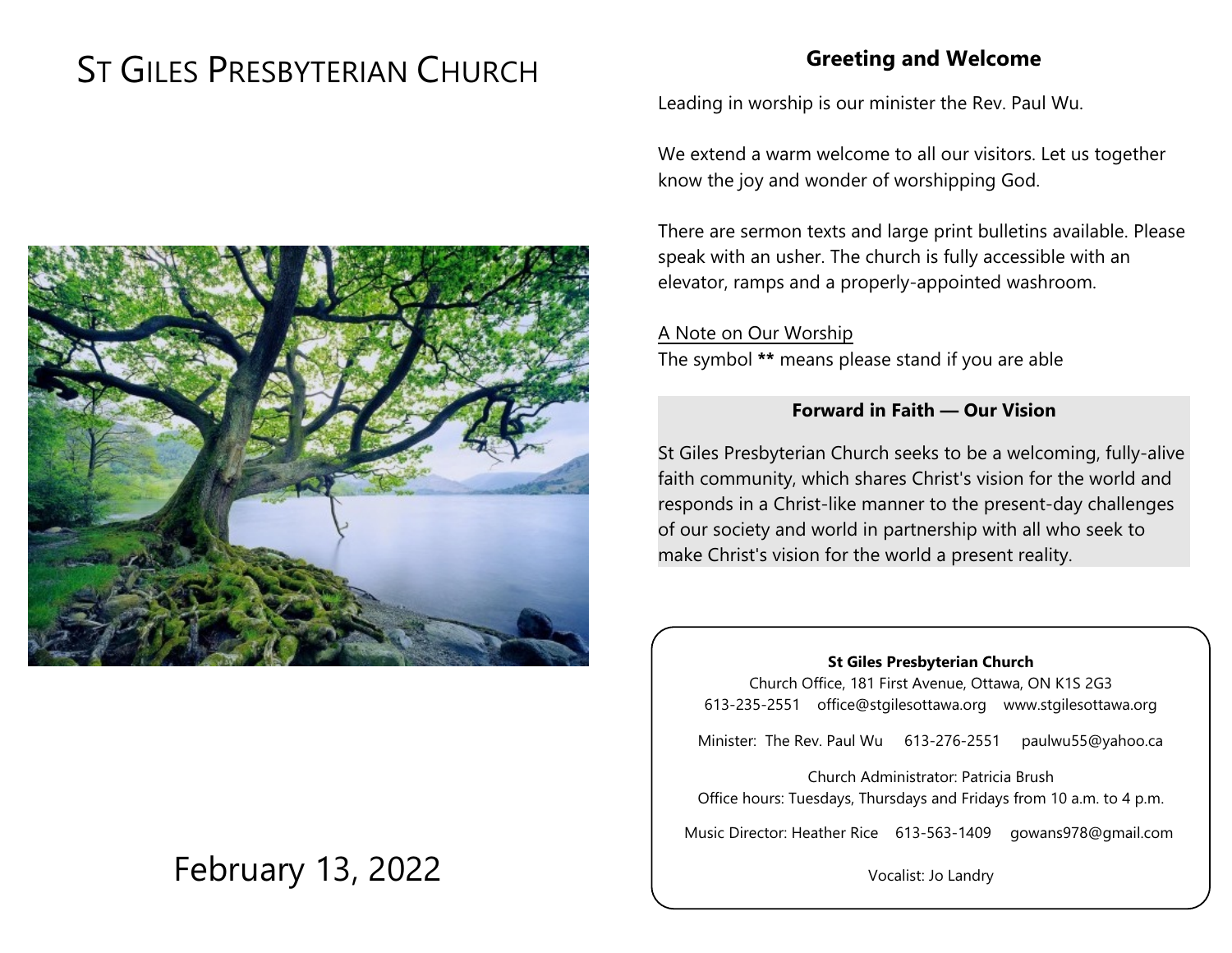We acknowledge that the land on which we gather is the traditional unceded territory of the Algonquin Anishnaabeg People. The Algonquin peoples have lived on this land since time immemorial. We are grateful to have the opportunity to be present in this territory.

Prelude *Prélude Sur "Picardy"* by Gilles Leclerc

Call to Worship

- One: Sing to the Lord a new song!
- **All: Let us make melody before our God!**

One: Let everything that breathes praise the Lord!

- **All: Let us praise God's holy name together.**
- One: How good it is to sing praises to our God;
- **All: For God is gracious and steadfast in mercy.**
- One: A song of praise is always fitting in the morning,
- **All: For God heals the broken hearted and binds up our wounds.**

**\*\*Hymn: Morning has broken 814**

- **1. Morning has broken like the first morning; blackbird has spoken like the first bird; praise for the singing, praise for the morning, praise for them springing fresh from the Word.**
- **2. Sweet the rain's newfall sunlit from heaven, like the first dewfall on the first grass; praise for the sweetness, praise for the morning, sprung in completeness where his feet pass.**
- **3. Mine is the sunlight; mine is the morning; born of the one light Eden saw play; praise with elation; praise every morning God's recreation of the new day!**

# Children's Story

# Prayer of Adoration

God of majesty and mystery, we come before you in wonder and humility, for you are the ground of our being, the source of all that is. Word of hope and healing, you touch our lives with truth and tenderness, revealing our need and our gift. Spirit of purpose and possibility, you move within us when we least expect it, awakening our gifts, urging us to respond. Receive our praise and prayer this day, and prepare us to receive your Word in its wisdom and warning, for we come to you through Christ our Lord, trusting in his grace and truth.

### Unison Prayer of Confession

**God of life and love, at this season of the year our hearts are grateful for all the love which touches our lives. Still we confess that we are not always shining examples of the love we long for. Forgive us those times when we failed to keep our word and disappointed those who love us. Forgive us when we gave into our tempers and temptations and disappointed your hopes for us. Renew and remake us through the grace of your Son, Jesus, your love made flesh.**

Assurance of Pardon

God is love, and that God's perfect love casts out fear. Those who abide in love abide in God, and God abides in them. So ground your hope in this Good News: God's perfect love abides in you through Jesus Christ our Lord.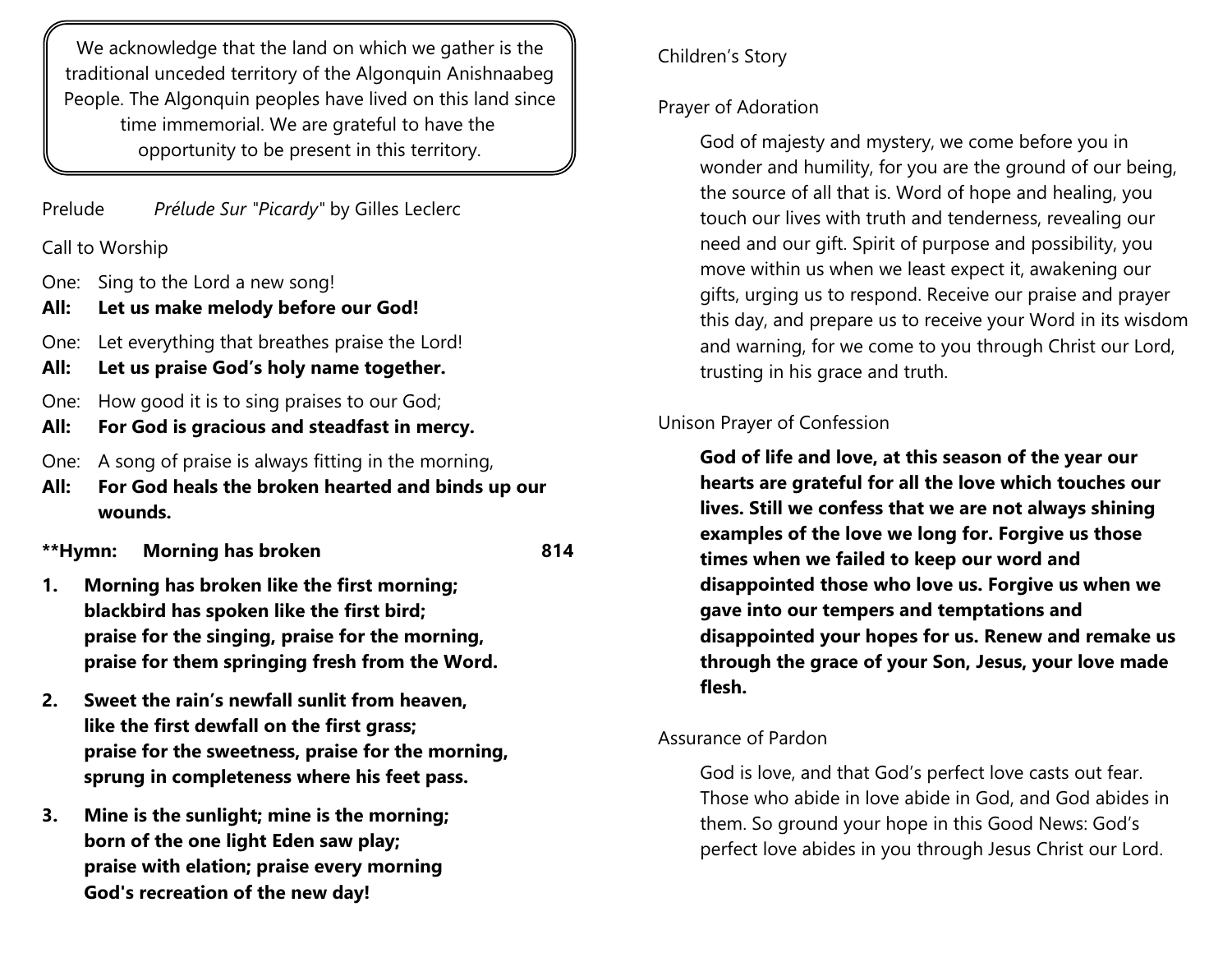#### **Scripture**

First Reading: Jeremiah 17:5–10

Thus says the Lord:

Cursed are those who trust in mere mortals and make mere flesh their strength, whose hearts turn away from the Lord. They shall be like a shrub in the desert, and shall not see when relief comes. They shall live in the parched places of the wilderness, in an uninhabited salt land.

Blessed are those who trust in the Lord, whose trust is the Lord. They shall be like a tree planted by water, sending out its roots by the stream. It shall not fear when heat comes, and its leaves shall stay green; in the year of drought it is not anxious, and it does not cease to bear fruit.

The heart is devious above all else; it is perverse — who can understand it? I the Lord test the mind and search the heart, to give to all according to their ways, according to the fruit of their doings.

Responsive Reading: Psalm 1 (*with Refrain 1*)



#### Blessed are those

who do not follow the advice of the wicked. or take the path that sinners tread, or sit in the seat of scoffers; **but their delight is in the law of the Lord, and on that law they meditate day and night.**

They are like trees planted by streams of water, which yield their fruit in its season, and their leaves do not wither. **In all that they do, they flourish.**

The wicked are not so,

but are like chaff that the wind drives away. Therefore the wicked will not stand in the judgment, nor sinners in the congregation of the righteous; **for the Lord knows the way of the righteous, but the way of the wicked will perish.**

Second Reading: Luke 6:17–26

Jesus came down with them and stood on a level place, with a great crowd of his disciples and a great multitude of people from all Judea, Jerusalem, and the coast of Tyre and Sidon. They had come to hear him and to be healed of their diseases; and those who were troubled with unclean spirits were cured. And all in the crowd were trying to touch him, for power came out from him and healed all of them.

Then he looked up at his disciples and said:

"Blessed are you who are poor,

for yours is the kingdom of God.

"Blessed are you who are hungry now,

for you will be filled.

"Blessed are you who weep now,

for you will laugh.

"Blessed are you when people hate you, and when they exclude you, revile you, and defame you on account of the Son of Man. Rejoice in that day and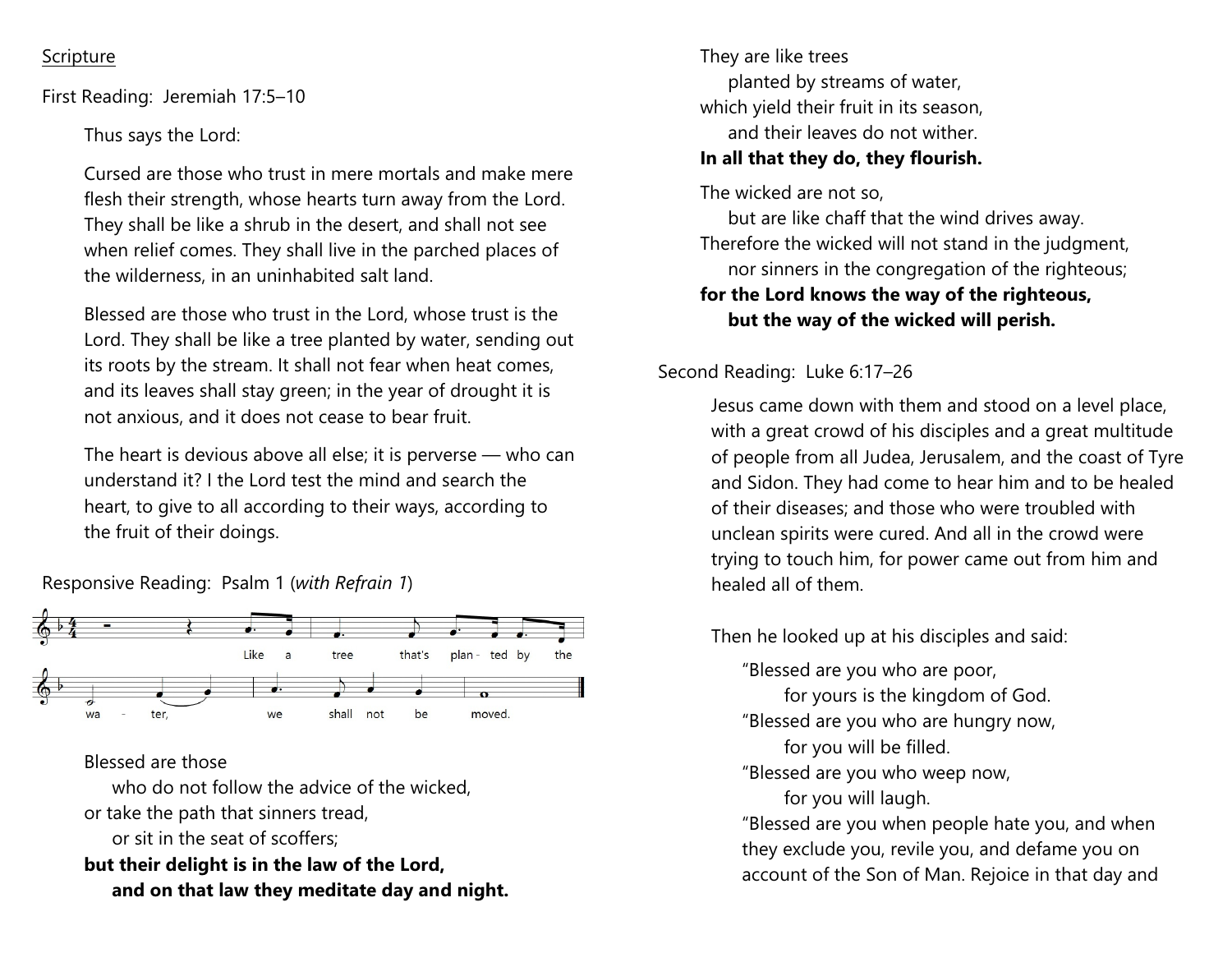leap for joy, for surely your reward is great in heaven; for that is what their ancestors did to the prophets.

"But woe to you who are rich,

for you have received your consolation. "Woe to you who are full now, for you will be hungry. "Woe to you who are laughing now, for you will mourn and weep. "Woe to you when all speak well of you, for that is

what their ancestors did to the false prophets."

Reader: This is the word of the Lord, **People: Thanks be to God.**

**\*\*Hymn: Blest are they 624**

**1. Blest are they, the poor in spirit; theirs is the kingdom of God. Blest are they, full of sorrow; they shall be consoled.**

#### *Refrain*

**Rejoice and be glad! Blessed are you; holy are you! Rejoice and be glad! Yours is the Kingdom of God!**

- **2. Blest are they, the lowly ones; they shall inherit the earth. Blest are they, who hunger and thirst; they shall have their fill.** *Refrain*
- **3. Blest are they who show mercy; mercy shall be theirs. Blest are they, the pure of heart; they shall see God!** *Refrain*
- **4. Blest are they who seek peace; they are the children of God. Blest are they who suffer in faith, the glory of God is theirs.** *Refrain*
- **5. Blest are you who suffer hate all because of me. Rejoice and be glad — yours is the kingdom shine for all to see.** *Refrain*

Sermon Planted by Water

Prayers of the People

**\*\*Hymn: Christ, be our light x**

**1. Longing for light, we wait in darkness. Longing for truth, we turn to you. Make us your own, your holy people, light for the world to see.**

#### *Refrain*

**Christ, be our light! Shine in our hearts. Shine through the darkness. Christ, be our light! Shine in Your church gathered today.**

- **2. Longing for peace, our world is troubled. Longing for hope, many despair. Your word alone has pow'r to save us. Make us your living voice.** *Refrain*
- **3. Longing for food, many are hungry. Longing for water, many still thirst. Make us your bread, broken for others, shared until all are fed.** *Refrain*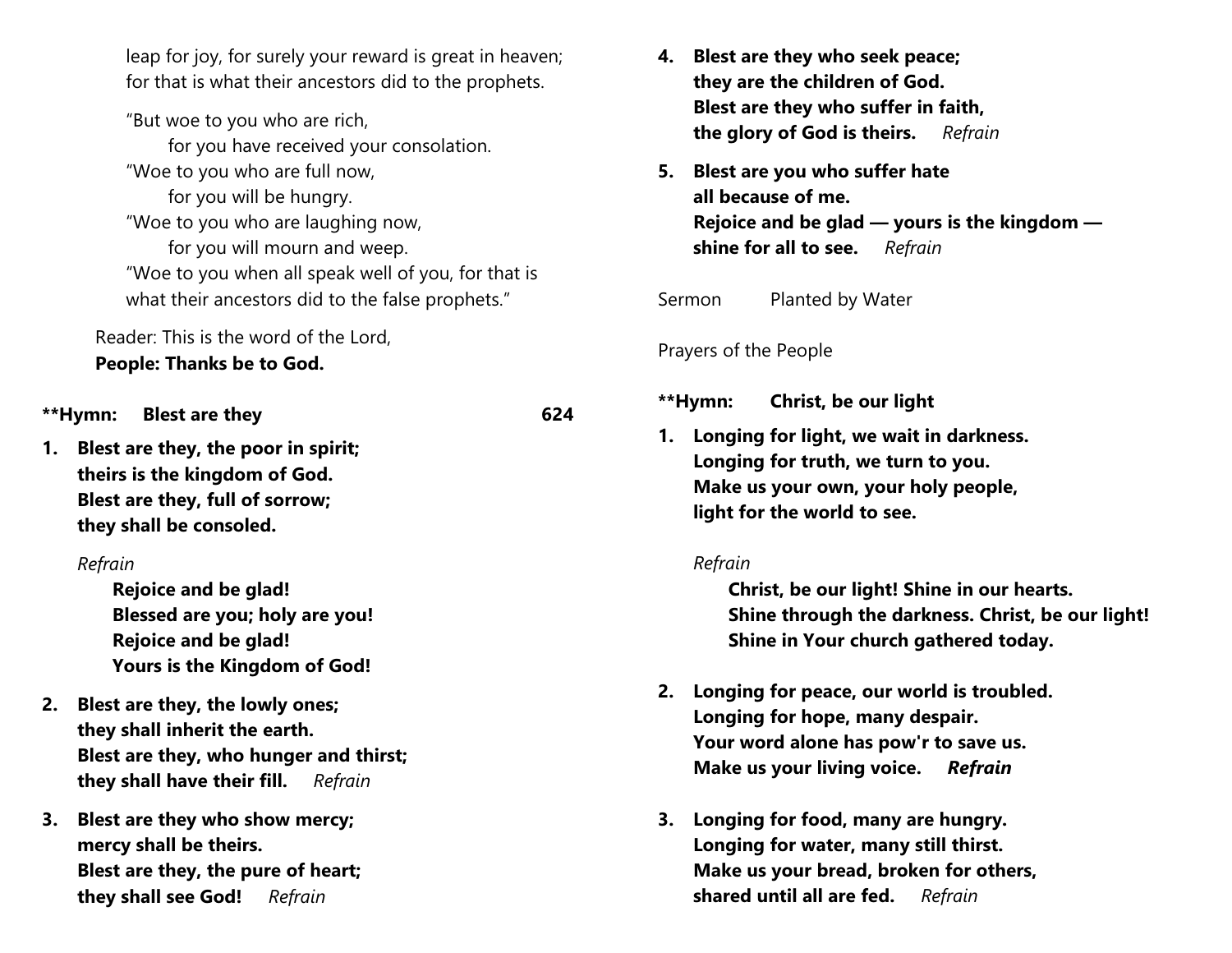- **4. Longing for shelter, many are homeless. Longing for warmth, many are cold. Make us your building, sheltering others, walls made of living stone.** *Refrain*
- **5. Many the gifts, many the people, many the hearts that yearn to belong. Let us be servants to one another, Making your kingdom come.** *Refrain*

Passing of the Peace

#### **Offering**

**Doxology: Praise God from whom all blessings flow 830 Praise him, all creatures here below; Praise him above, ye heavenly host; Praise Father, Son and Holy Ghost.**

Great Prayer of Thanksgiving

The Lord be with you.

**And also with you.**

Lift up your hearts.

**We lift them to the Lord.**

Let us give thanks to the Lord our God.

### **It is right to give God thanks and praise.**

Holy God, Creator of heaven and earth,

…

we lift our hearts in joyful praise:

**Holy, holy, holy Lord, God of power and might, heaven and earth are full of your glory.**

**Hosanna in the highest.**

**Blessed is he who comes in the name of the Lord. Hosanna in the highest.**

We praise you, most holy God,

as we proclaim the mystery of faith:

**Christ has died, Christ is risen, Christ will come again.**

Gracious God, pour out your Holy Spirit upon us,

for ever and ever. **Amen**.

## The Lord's Prayer

…

…

**Our Father who art in heaven, hallowed be thy name. Thy kingdom come, thy will be done on earth as it is in heaven. Give us this day our daily bread, and forgive us our debts as we forgive our debtors, and lead us not into temptation, but deliver us from evil, for thine is the kingdom and the power and the glory, for ever and ever. Amen**

**\*\*Hymn: Let us break bread together 548**

- **1. Let us break bread together on our knees; let us break bread together on our knees; when I fall down on my knees, with my face to the rising sun, O Lord, have mercy on me.**
- **2. Let us drink wine together on our knees; let us drink wine together on our knees; when I fall down on my knees, with my face to the rising sun, O Lord, have mercy on me.**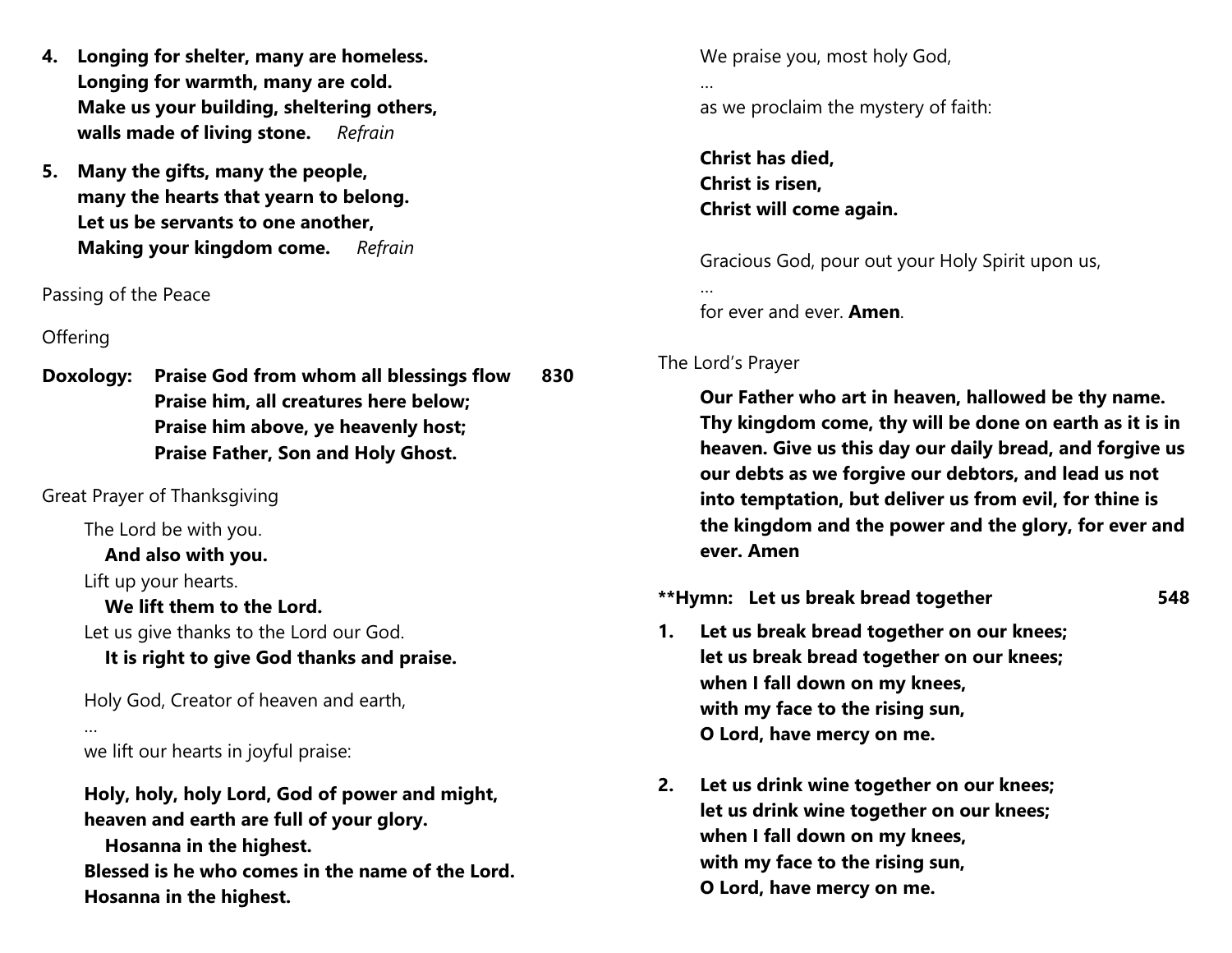**3. Let us praise God together on our knees; let us praise God together on our knees; when I fall down on my knees, with my face to the rising sun, O Lord, have mercy on me.**

The Breaking of Bread

Prayer After Communion

**\*\*Hymn: Sent forth by your blessing 775**

- **1. Sent forth by your blessing, our true faith confessing, your people, O God, from your table take leave. The supper is ended: oh now be extended the fruits of your service in all who believe. The seed of your teaching, our hungry souls reaching, shall blossom in action for all humankind. Your grace shall incite us, your love shall unite us to work for your kingdom, your purpose to find.**
- **2. With praise and thanksgiving to God ever-living the task of our every day life we will face, our faith ever sharing, in love ever caring, embracing as neighbours all those of each race. One feast that has fed us, one light that has led us, unite us as one in your life that we share. Then may all the living, with praise and thanksgiving, give honour to Christ and his name that we bear.**

Benediction

Postlude *Trompette Jubilante* by Craig A. Penfield

# **Anniversary of the Publication of the Letter of Repentance**

As the PCC continues on a journey of repentance for the harm done by homophobia and transphobia in the denomination, we pray for God's grace and love to guide the church in becoming safe and inclusive for all.

#### **A Prayer for Inclusion By Rabbi Edie Menscher and Rabbi Rick Jacobs**

Holy One, we know you by many names, but still we are part of one human family, Your family. Open our hearts and minds so that we see Your reflection in the face of every person on this earth. Help us to forge bonds of compassion, dignity, and respect with every person. Guide us to fully grasp that disability and difference never lessen a person's need for love, friendship, belonging, respect, and for the opportunity to work, contribute, and lead. Let prejudice, stigma, fear, and presumptions never interfere with our ceaseless efforts to assure that each and every person is able to feel the embrace of family, community, and of God.

# **Our Events**

**Monday, February 14 ~ 11:00 a.m. Coffee Hour** will meet by teleconference.

**Thursday, February 17 ~ 3:00p.m. Choir Practice**

### **Friday, February 18 ~ 10:00 a.m.**

**Bible Study** is continuing the study of Tobit. A story of ordinary people whose everyday lives become signs of the working of God's providence. If you would like to join this study, please contact the Rev. Paul Wu.